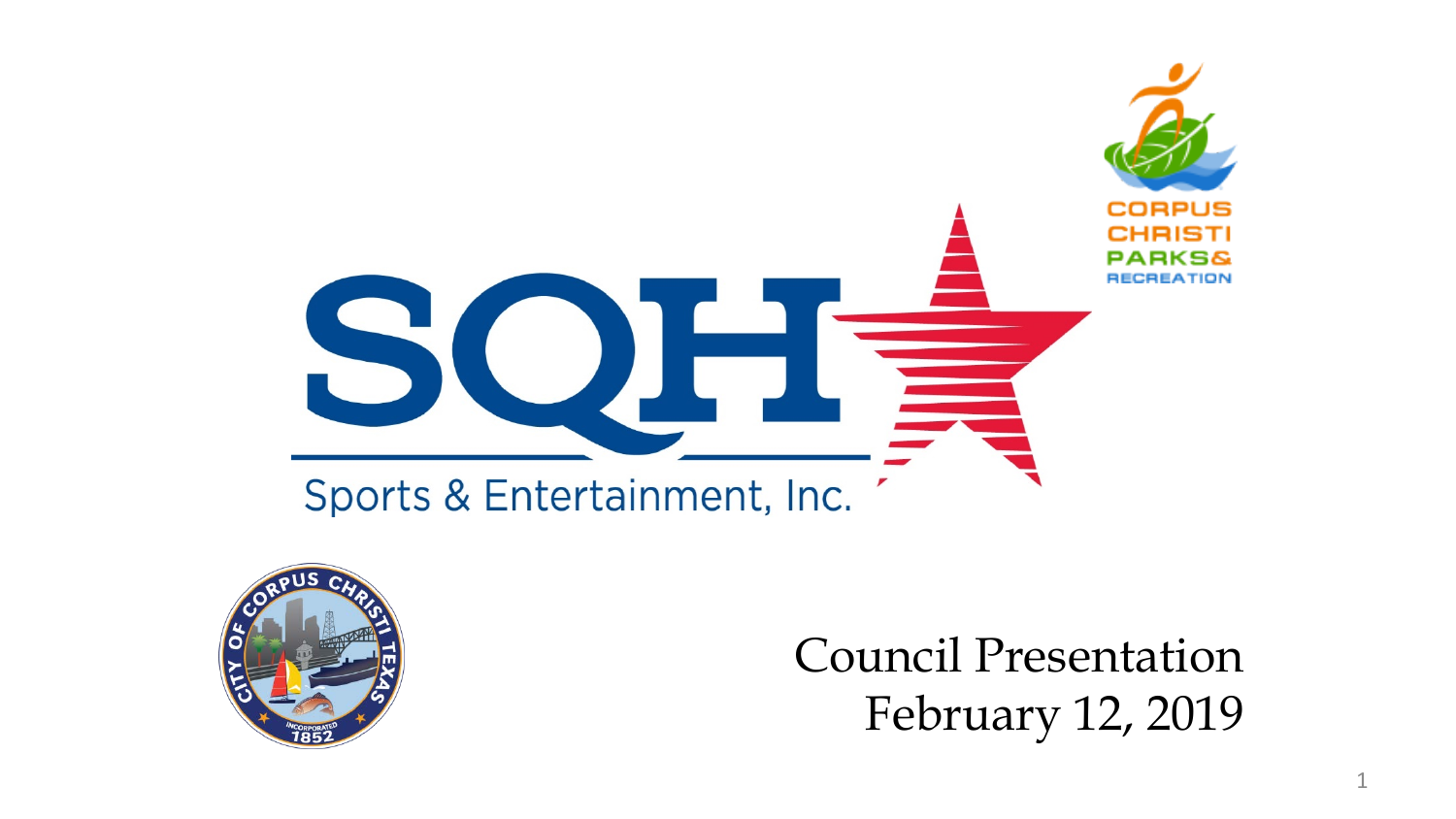

# **A REGIONAL SPORTS COMPLEX for CORPUS CHRISTI**



In an effort to **build sports related tourism** and **increase the city's hotel occupancy and sales tax revenue**, the City of Corpus Christi is entering into a public/private partnership with SQH Sports & Entertainment, Inc. to lease approximately **203 acres of land**.

In the City of Corpus Christi, SQH Sports & Entertainment, Inc. will:

- Build a **\$30 million** tournament-quality, multi-sport complex
- Host **multi-day, multi-sport** regional, state, national tournaments/events
- **Attract 200,000-300,000 unique visitors annually**
- Build a public extension of **Oso Parkway estimated \$2,842,000**
- Build a public **hike and bike trail estimated \$847,000**

This complex **will not** add to the city's operating expense or tax burden.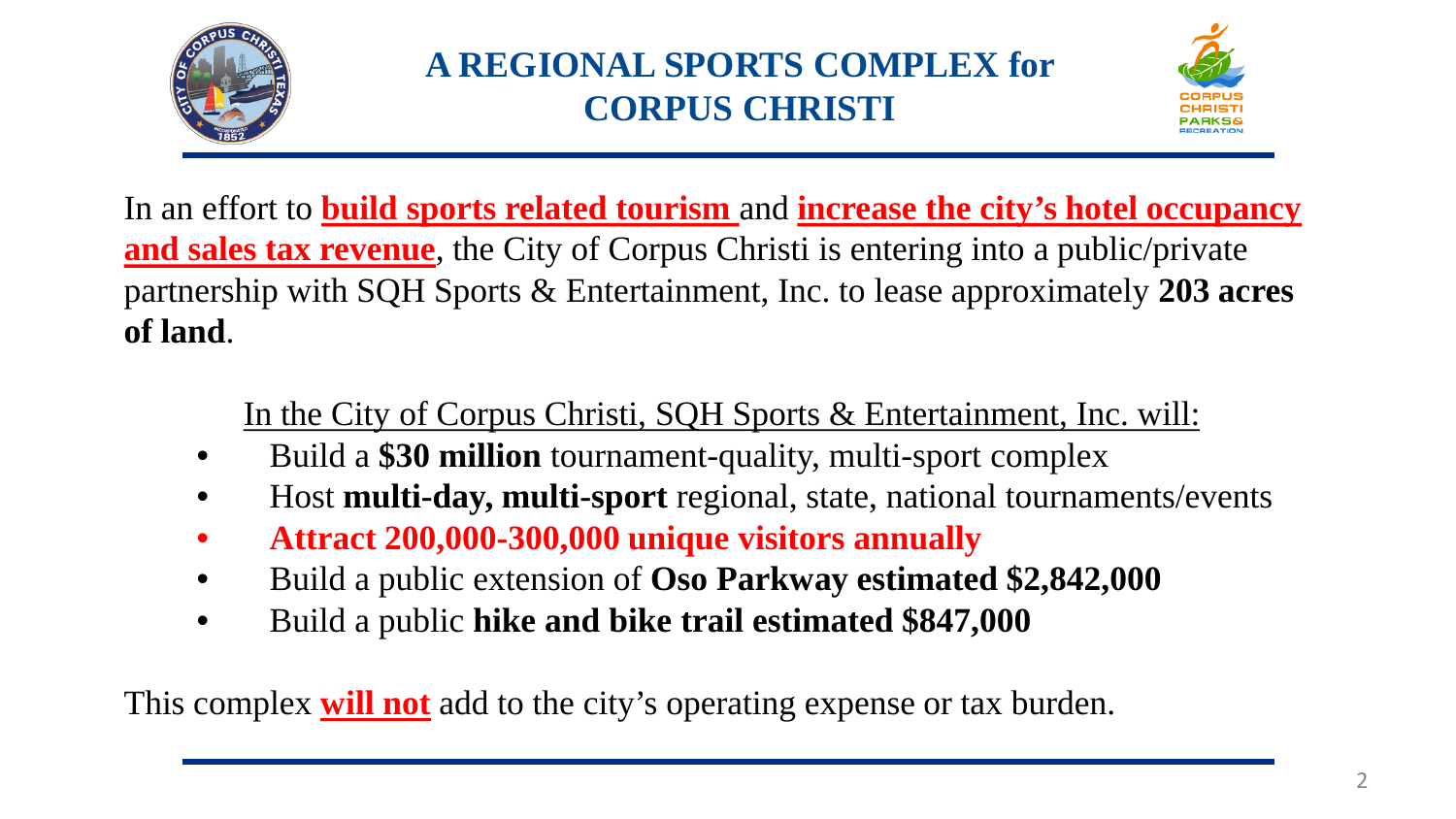

- **\$50,000 annual rent** for additional acreage
- Public extension of Oso Parkway (estimated \$2,842,000) to be constructed by SQH **(no cost to City of Corpus Christi)**
- Public hike and bike trail (estimated \$847,000) to be constructed by SQH **(no cost to City of Corpus Christi)**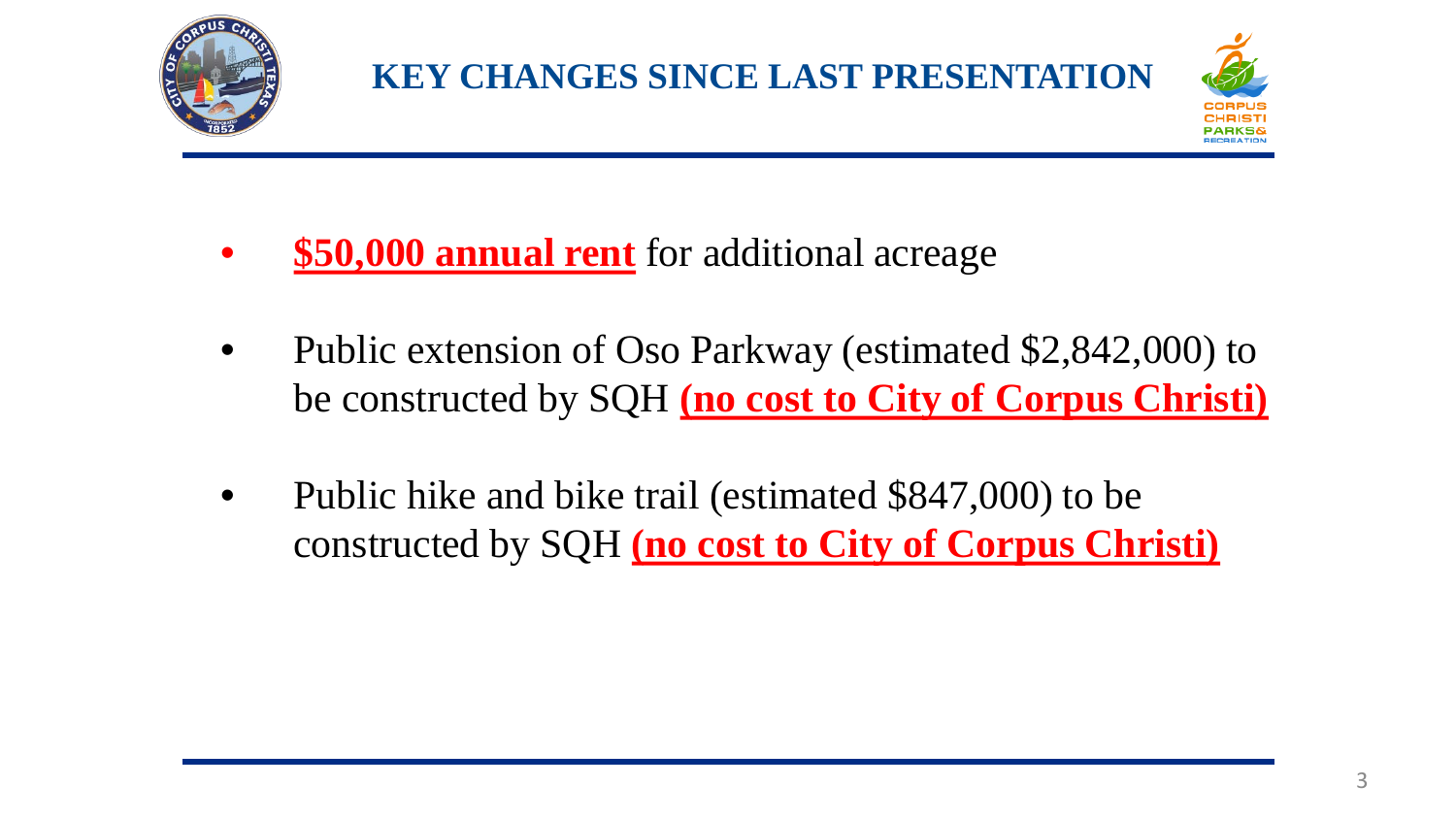

### **TEXAS COMMUNITIES CURRENTLY DEVELOPING SPORTS COMPLEXES**



| Abilene              | 122,225 |      | \$1,670,000 budget | \$1.00 a year lease                     | <b>Abilene Reporter News</b> |
|----------------------|---------|------|--------------------|-----------------------------------------|------------------------------|
| Cameron              | 5,523   |      | \$5,650,000 bond   | Update current fields                   | tdtnews.com                  |
| Carrollton           | 135,710 |      | \$4,250,000 bond   | Sports complex improve                  | Bond election guide          |
| Del Rio              | 36,006  |      | \$20,000,000 bond  | 35K sqft gym + fields                   | delrionewsherald.com         |
| Denton               | 133,808 | part | \$120,000,000 bond | Soccer complex                          | dentonrc.com                 |
| El Paso              | 683,577 | part | \$245,000,000 bond | $1st$ stage sports complex City website |                              |
| McAllen              | 142,212 |      | \$15,000,000 bond  | 5 year delay                            | themonitor.com               |
| <b>New Braunfels</b> | 79,152  |      | \$15,000,000 bond  | 2019 sports complex                     | City website                 |
| Pearland             | 113,570 |      | \$6,500,000 budget | Construction of complex                 | chron.com                    |
| Pflugerville         | 63,359  |      | \$11,000,000 bond  | $1st$ stage complex                     | CI impact Newspaper          |
| Portland             | 16,618  |      | \$25,200,000 bond  | Sports complex fields                   | caller.com                   |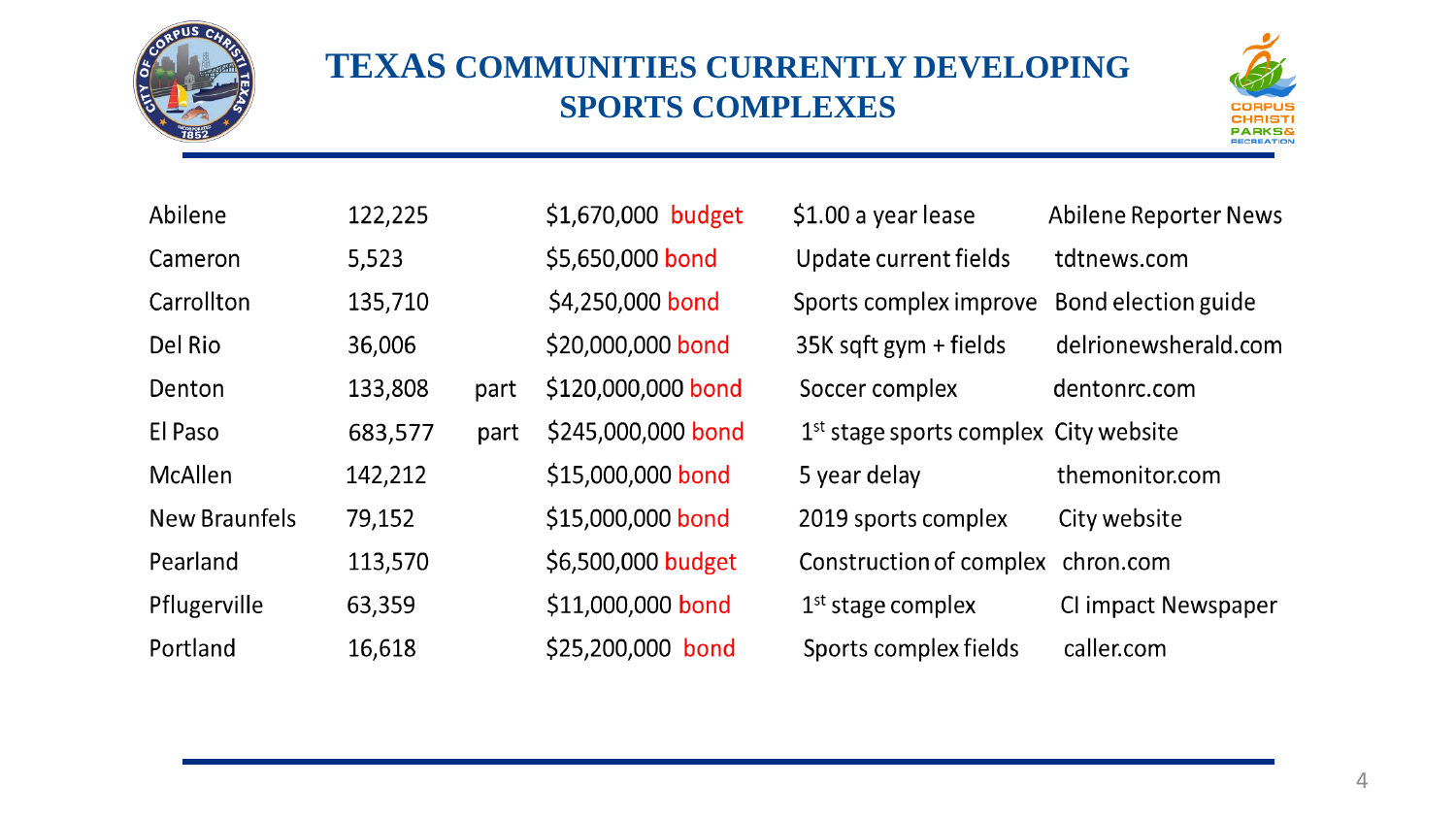



The leadership team at SQH translate their 90 years of experience in theme park marketing, tour and travel, food and beverage, and events services into a concept that leverages a public/private partnership to meet the needs of Corpus Christi, Texas.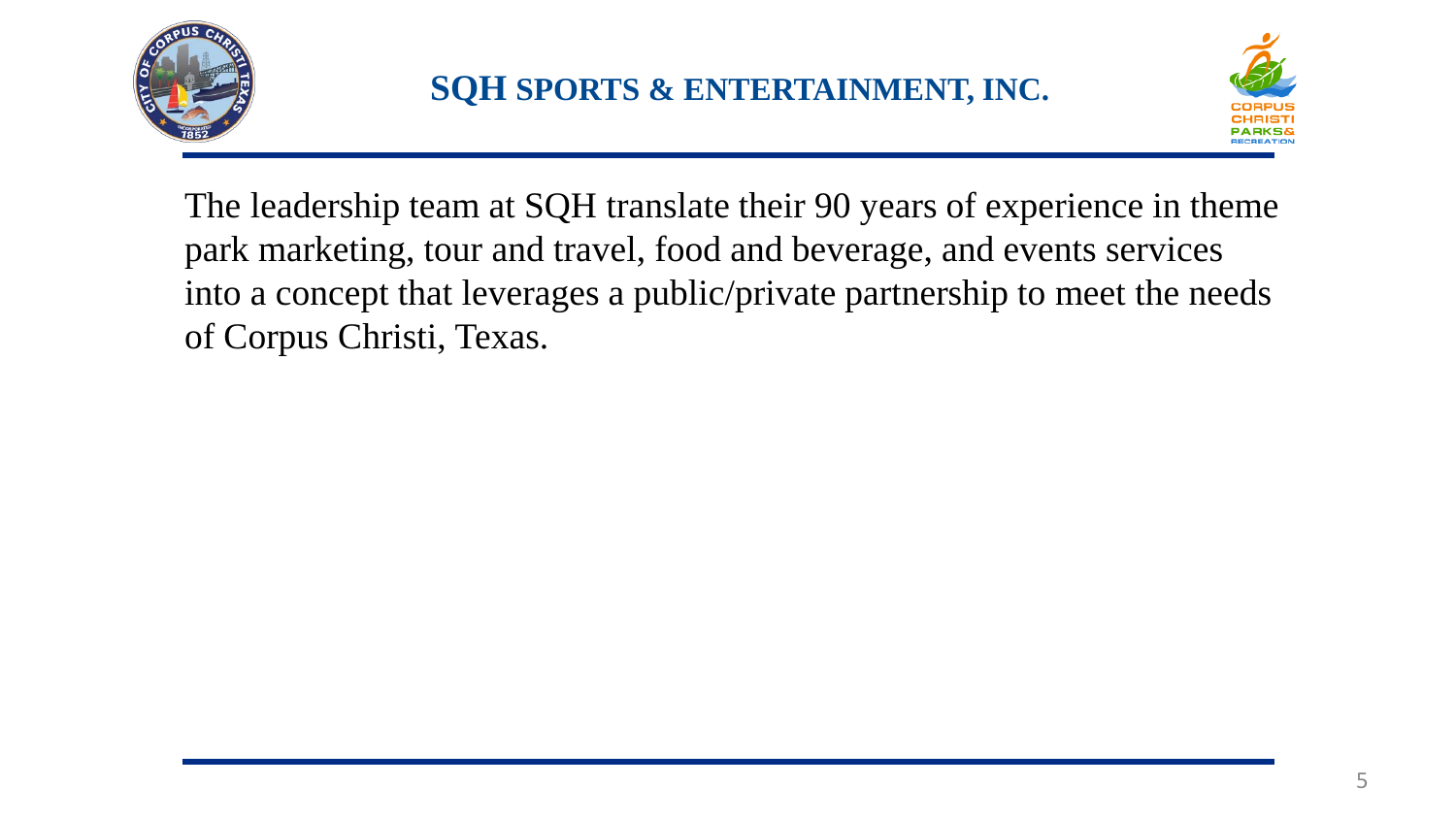



|                                               | <b>TOTAL</b> |            |  |
|-----------------------------------------------|--------------|------------|--|
| Complex & Infrastructure Improvements to Land | $\mathbb{S}$ | 29,750,000 |  |
| Public Extension of Oso Parkway Construction  | $\mathbb{S}$ | 2,841,649  |  |
| Public Hike & Bike Trail Construction         | S            | 847,430    |  |
| <b>Total SQH Investment</b>                   |              | 33,439,079 |  |

#### **SPORTS ELEMENTS**

**80,000 sq ft fieldhouse hosting 6 full-size basketball courts that convert to 12 volleyball courts and a cheer competition area**

- 
- **11 outdoor fields for soccer, lacrosse, flag football 5,000 sq ft restaurant**
- **•** 10 sand volleyball courts **•** outdoor picnic area
- 
- **12 baseball/softball diamonds concessions stands at fields and fieldhouse**
	-
	-
- children's outdoor play area **•** offices for admission and administration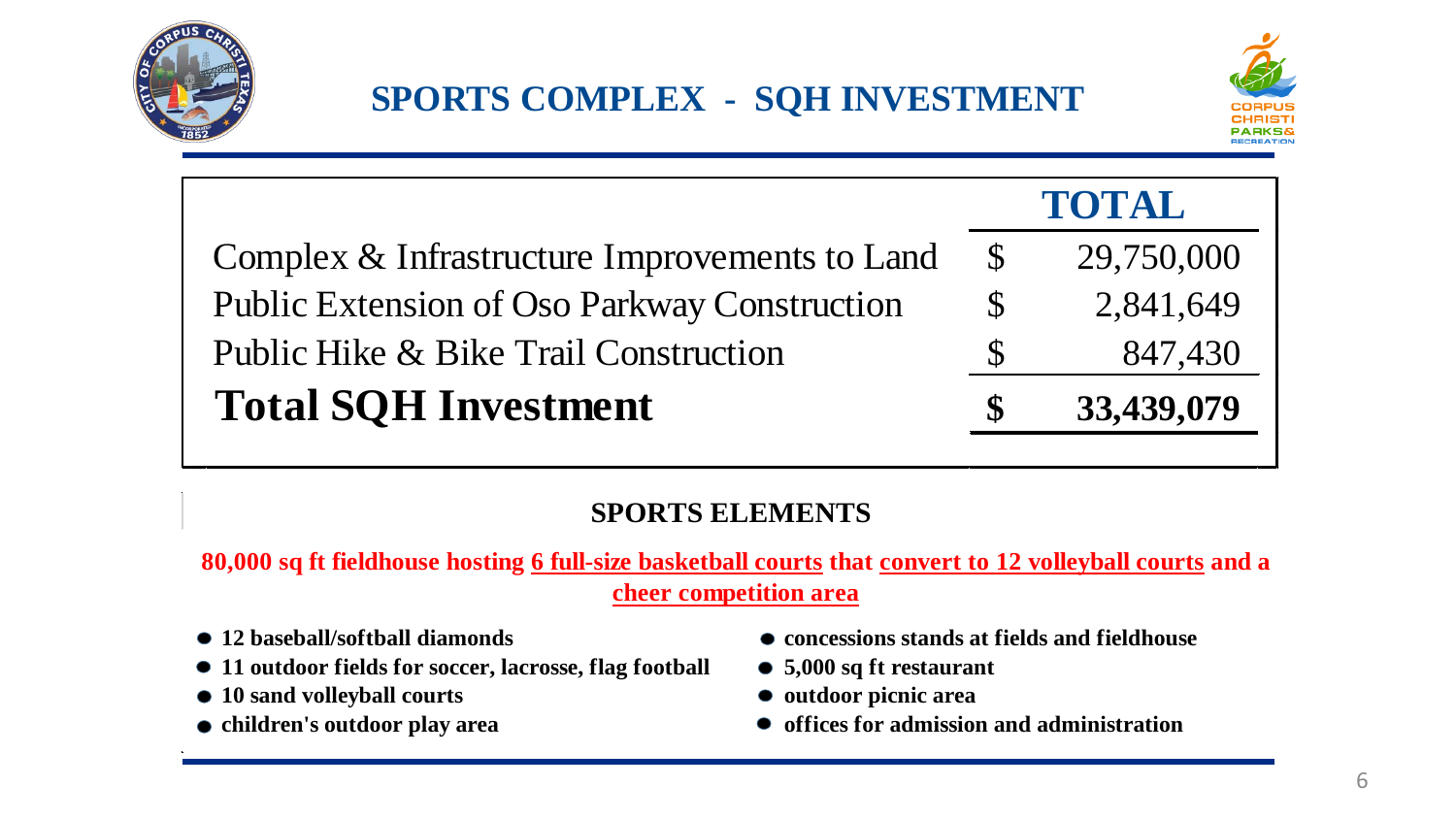





|                                                           | <b>Construction</b><br><b>Period</b> |                                     | <b>First 5 Years of</b><br><b>Operation</b> |              | <b>TOTAL</b> |            |
|-----------------------------------------------------------|--------------------------------------|-------------------------------------|---------------------------------------------|--------------|--------------|------------|
|                                                           |                                      | <i>(construction)</i><br>materials) | (sales tax & hotel<br>occupancy tax)        |              |              |            |
| City of Corpus Christi                                    | \$                                   | 180,628                             | $\mathbb{S}$                                | 12,781,339   | $\mathbb{S}$ | 12,961,967 |
| Corpus Christi Crime Control District                     | \$                                   | 16,421                              | $\mathbb{S}$                                | 370,996      | $\mathbb{S}$ | 387,417    |
| Corpus Christi MTA                                        | \$                                   | 65,683                              | $\boldsymbol{\mathsf{S}}$                   | 1,483,986    | \$           | 1,549,669  |
| <b>Tax Revenue Generated</b><br>for Corpus Christi, Texas |                                      | 262,732                             |                                             | \$14,636,321 | \$14,899,053 |            |

*January 2018*

*A Preliminary Examination of the Impacts of Developing A Sports Complex and a Retail/Entertainment Complex* Prepared by: Land + Leisure, LLC 2716 Downing Drive

Plano, TX 75023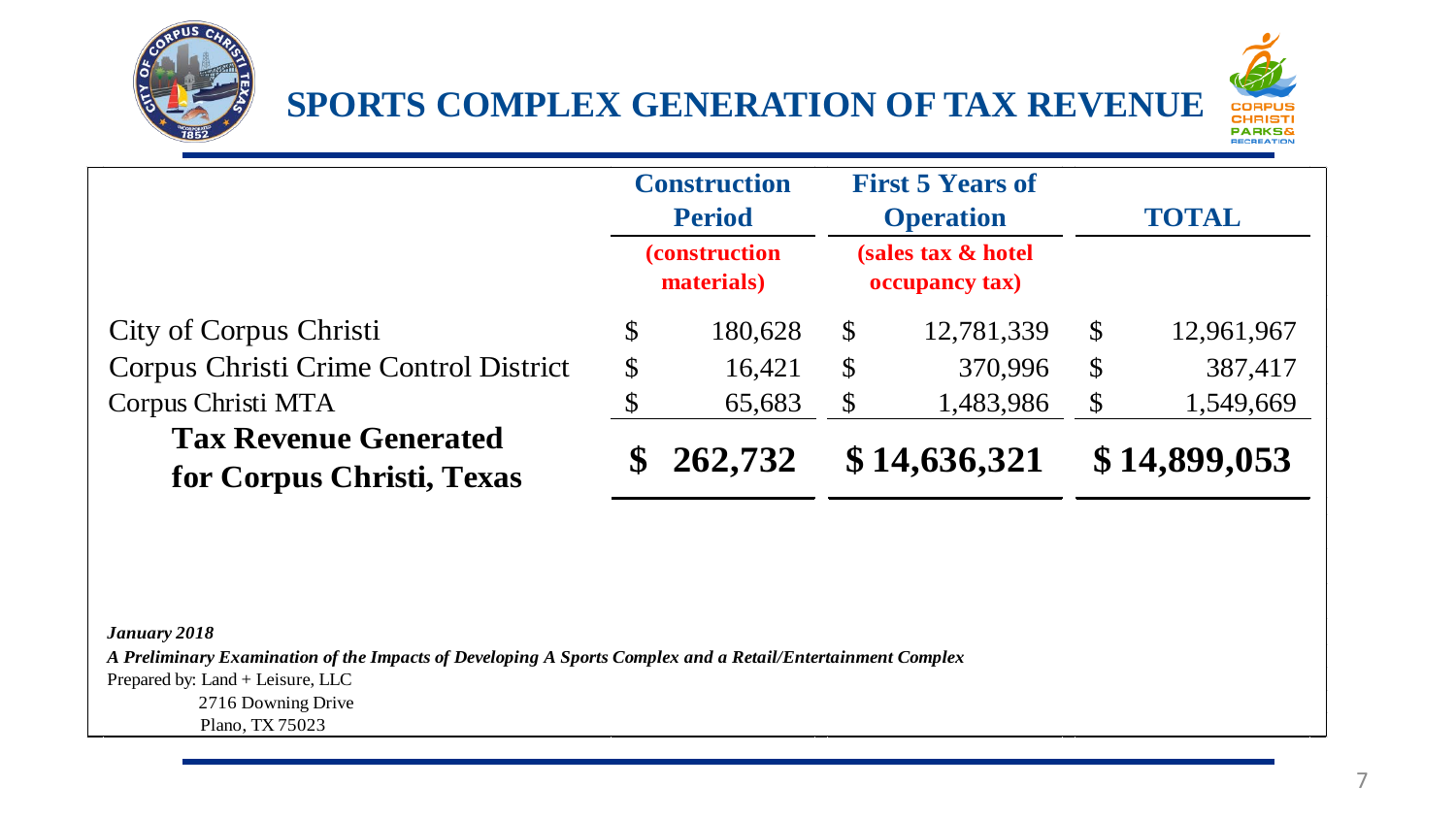

### **JOBS AND ECONOMIC IMPACT**



|                                                       | <b>Construction</b><br><b>Period</b><br>(One-Time)<br>119<br>92 |              | <b>First 5 Years of</b><br><b>Operation</b><br>(Ongoing)<br>80<br>14 |             | <b>TOTAL</b> |              |  |
|-------------------------------------------------------|-----------------------------------------------------------------|--------------|----------------------------------------------------------------------|-------------|--------------|--------------|--|
| Employment - Direct                                   |                                                                 |              |                                                                      |             | 199<br>106   |              |  |
| Employment - Indirect & Induced                       |                                                                 |              |                                                                      |             |              |              |  |
| <b>Total Jobs</b><br>(full and part-time)             |                                                                 | 211          |                                                                      | 94          |              | 305          |  |
| Worker's Earnings - Direct                            | \$                                                              | 9,916,803    | \$                                                                   | 6,639,433   | \$           | 16,556,236   |  |
| Worker's Earnings - Indirect & Induced                | $\mathbb{S}$                                                    | 7,735,415    | $\mathcal{S}$                                                        | 2,774,863   | \$           | 10,510,278   |  |
| <b>Total Worker's Earning</b><br>(full and part-time) |                                                                 | \$17,652,218 |                                                                      | \$9,414,296 |              | \$27,066,514 |  |

#### *January 2018*

*A Preliminary Examination of the Impacts of Developing A Sports Complex and a Retail/Entertainment Complex* Prepared by: Land + Leisure, LLC 2716 Downing Drive Plano, TX 75023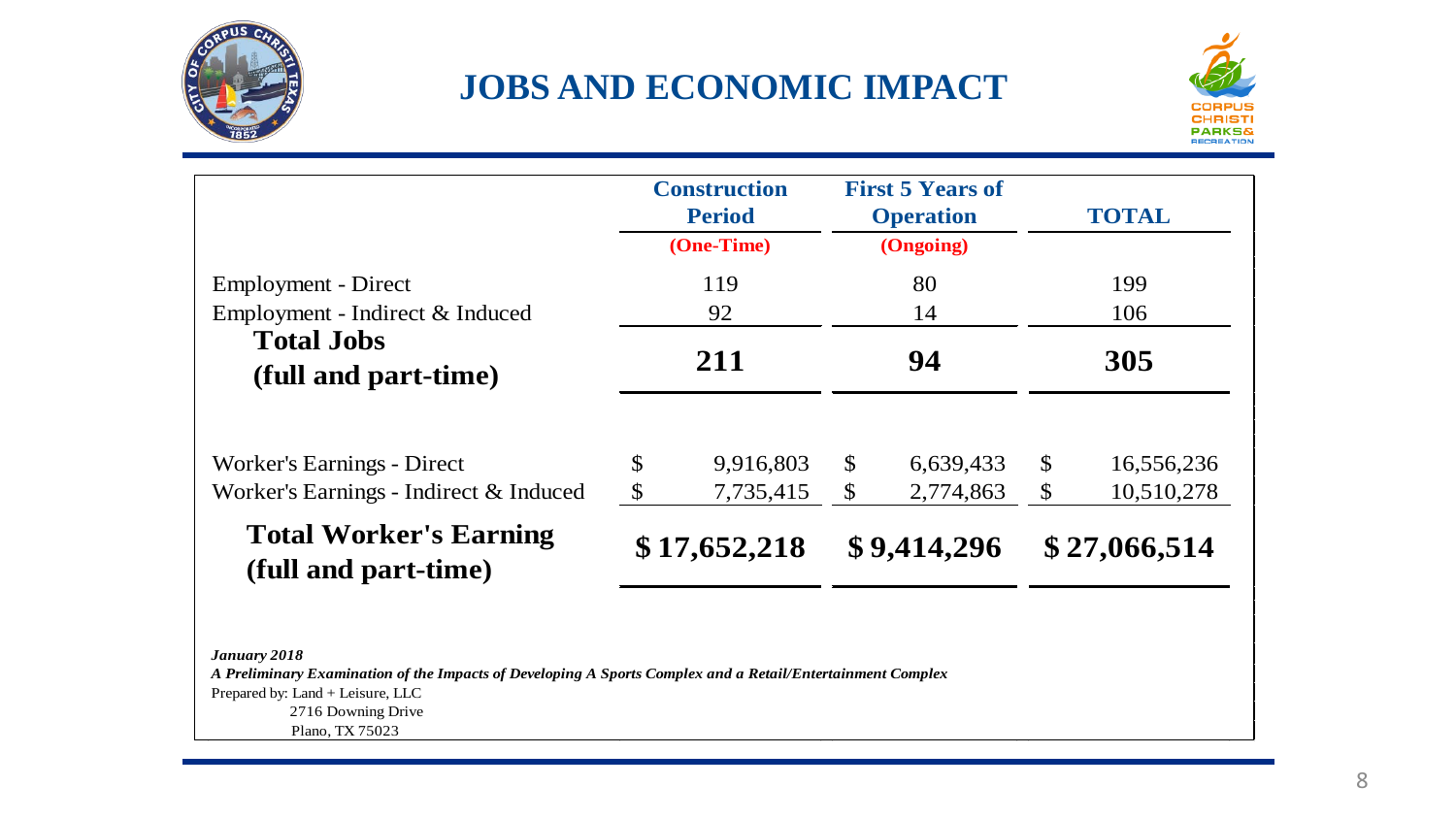

# **SQH ADDITIONAL CONSIDERATIONS (BEYOND HOTEL OCCUPANCY AND SALES TAX GENERATIONS)**



|                                                                              | <b>TOTAL</b><br><b>LEASED</b><br><b>ACREAGE</b> | <b>ADDITIONAL</b><br><b>ANNUAL</b><br><b>RENTS</b> |                          |
|------------------------------------------------------------------------------|-------------------------------------------------|----------------------------------------------------|--------------------------|
| Acreage - Sports Elements (fields, fieldhouse, concessions, play area, etc.) | 67.69                                           | $\mathcal{S}$                                      | 1.00                     |
| Acreage - Undevelopable Floodway (option to lease)                           | 30.22                                           | S                                                  | $\overline{\phantom{a}}$ |
| Acreage - Commercial Improvements (complementary sports-related)             | 105.39                                          | S                                                  | 50,000                   |
| <b>Total Leased Acreage - City of Corpus Christi</b>                         | 203.30                                          |                                                    | 50,001                   |

- **Relocate the City's Solid Waste Dept. operations to another site designated by the City**
- **Pay annual rent of \$50,000 on acreage beyond original 68-acre lease agreement**
- **Construct \$3.689M in public improvements (Oso Parkway extension and hike & bike trail) at no cost to City**
- **Pay all real and personal property taxes levied on the premises and improvements**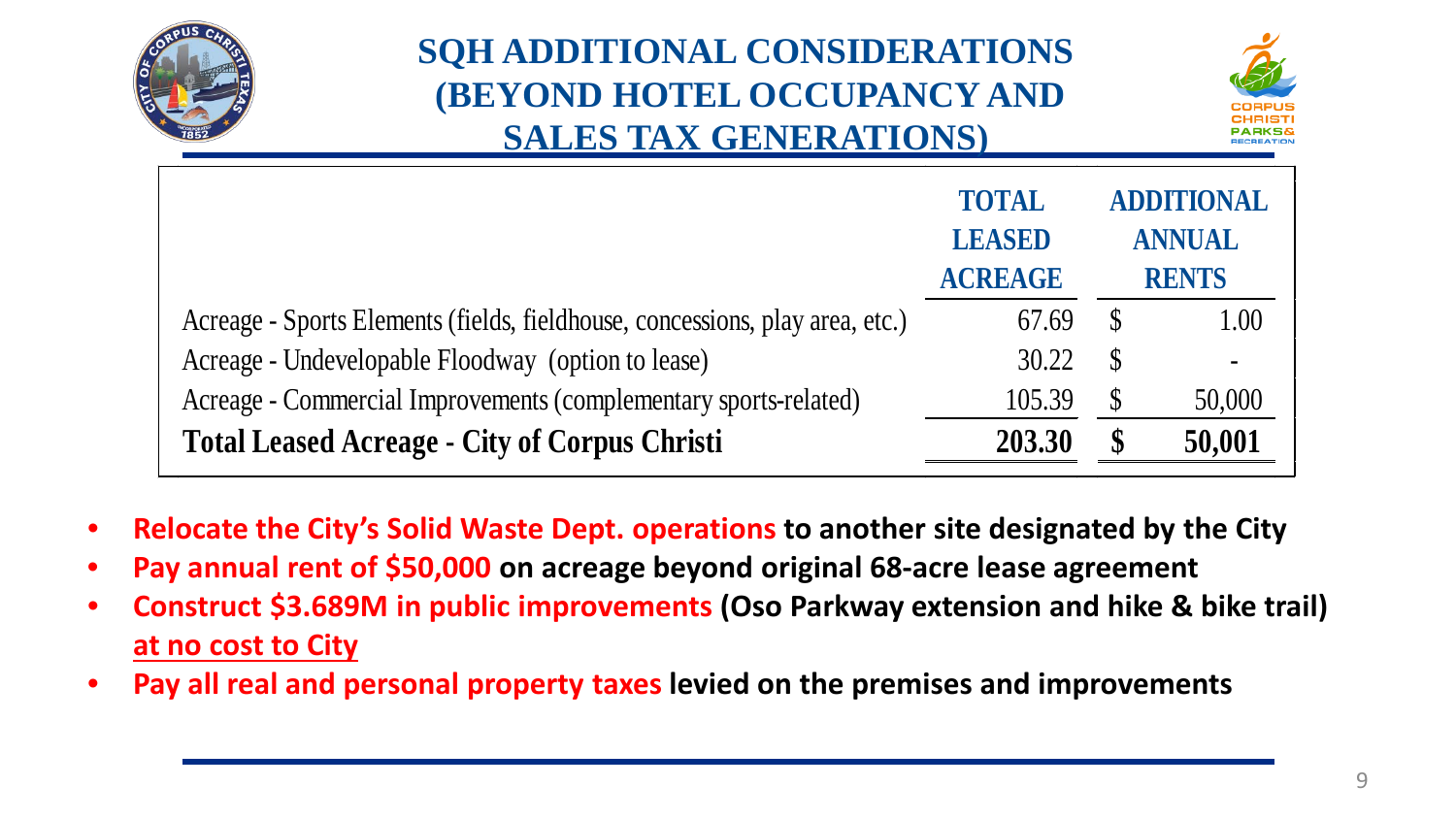

## **REGIONAL SPORTS COMPLEX SUMMARY**



#### **SQH Sports & Entertainment, Inc. Investment:**

Complex & Infrastructure Improvements to Land **\$ 29,750,000** Public Extension of Oso Parkway Construction **\$ 2,841,649** Public Hike & Bike Trail Construction **847,430** 



\$3,689,089 over 40 years = \$92,277 per year of public improvements paid for by SQH

#### **Tax Revenue & Impact of Jobs (Construction & First 5 Years of Operations):**

Sales & Hotel Occupancy Tax Revenue Generated for Corpus Christi **\$ 14,899,053** Jobs – Direct, Indirect & Induced **305** Worker's Earnings – Direct, Indirect & Induced **\$ 27,066,514**

#### **Additional Considerations Provide by SQH Sports & Entertianment, Inc.:**

Pay annual rent of \$**50,000** on acreage beyond original 68-acre lease agreement Relocate the City's Solid Waste Dept. operations to another site designated by the City Construct Oso Parkway extension and hike/bike trail (\$3.689M) at no cost to City Pay all real and personal property taxes levied on the premises and improvements

 $$50,000$  per year =  $$2,000,000$  over 40 years paid to City by SQH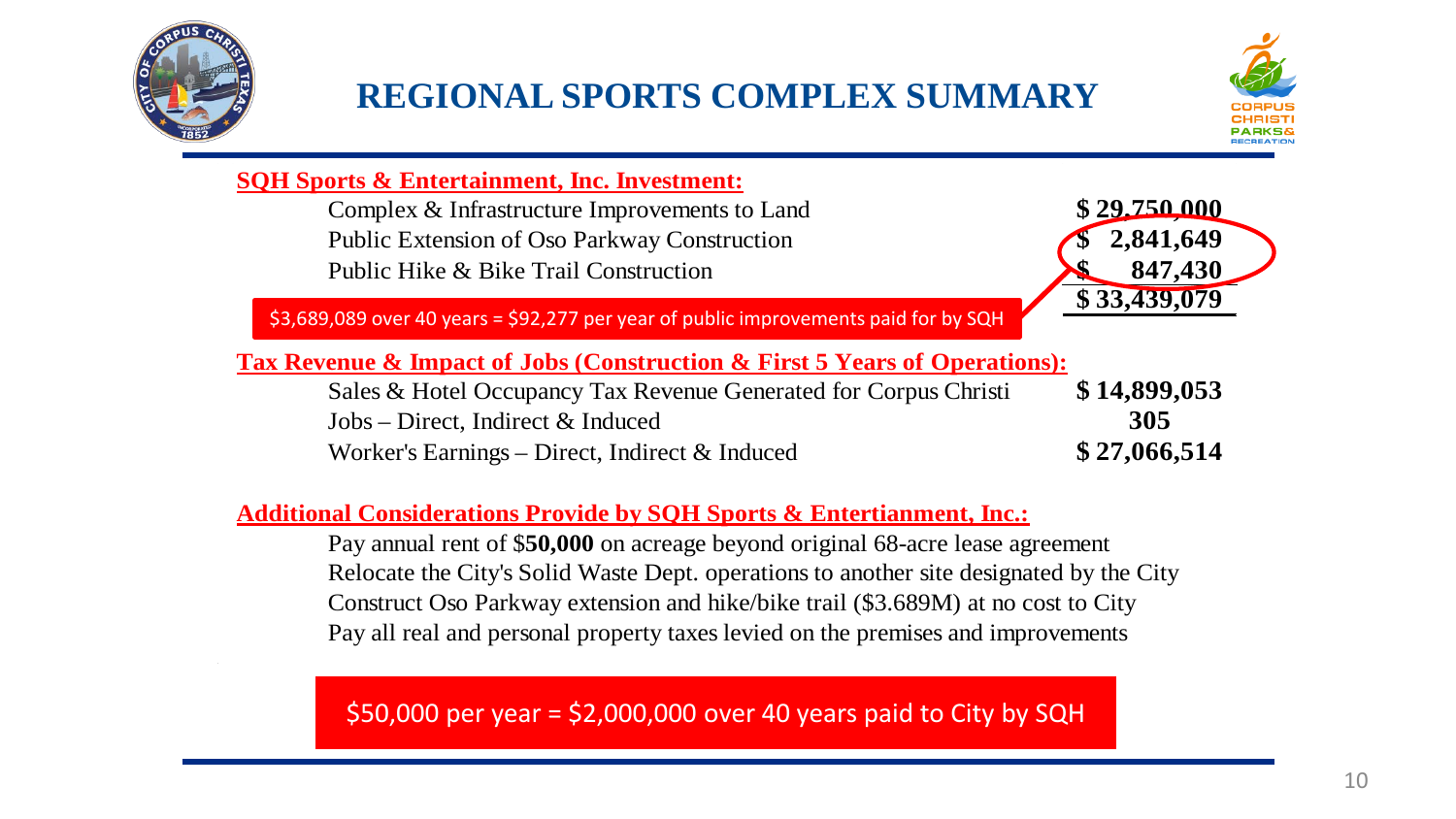



- $\triangleright$  Unique, world-class regional youth sports complex
- **\$33.4M** private investment in new infrastructure
- **\$50,000** per year lease payment
- **\$3.689M** in public improvements (road/trail at *zero* cost to taxpayers) = \$92,227 per year for 40 years
- $\geq$  305 Direct, Indirect and Induced Jobs\*
- $\geq$  \$27,066,514 Direct, Indirect and Induced Worker's Earnings\*
- 200,000 to 300,000 out-of-town visitors annually at *zero* marketing investment by City of Corpus Christi
- Resulting in *multi-million annual sales tax and hotel occupancy tax revenue* with:
	- **<del>∠</del> Zero** municipal bonds requirement
	- *Zero* taxpayer burden
	- *Zero* taxpayer risk

*\* Construction plus first five years operation*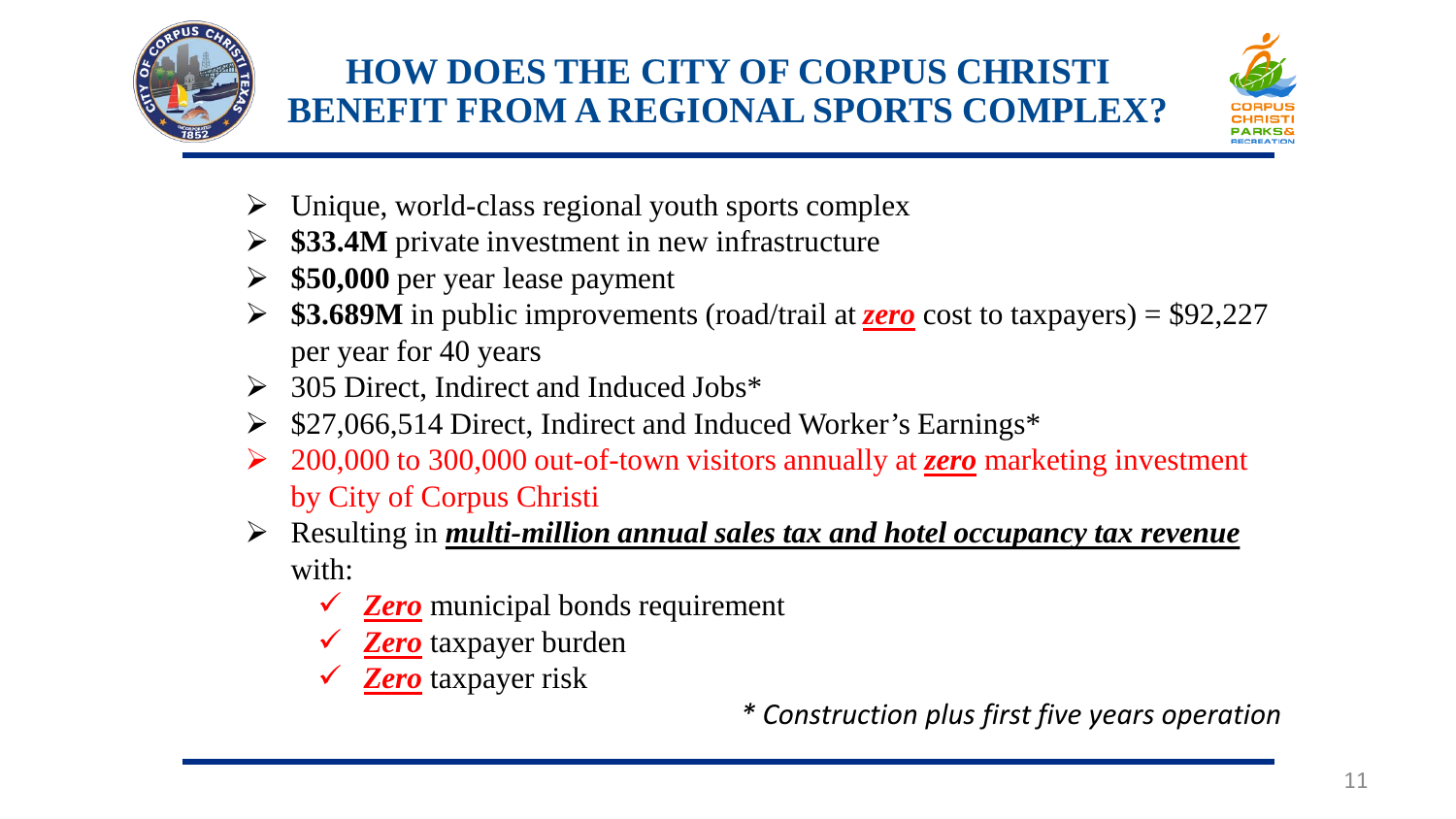

### **MILESTONES (PROPOSED LEASE AGREEMENT)**



- **D + 60 days /** SQH to inspect property (soil samples, etc.) and sign "Notice of Election" to continue
- **D + 6 months /** SQH demonstrate utility planned approved
- **D + 12 months /** SQH demonstrate project funding secured
- $\triangleright$  **D** + 13 months / SQH complete final project design
- $\triangleright$  **D** + 18 months / SQH begin construction
- $\triangleright$  **D** + 36 months / SQH complete construction
- **D + 38 months /** SQH commence operation of major components